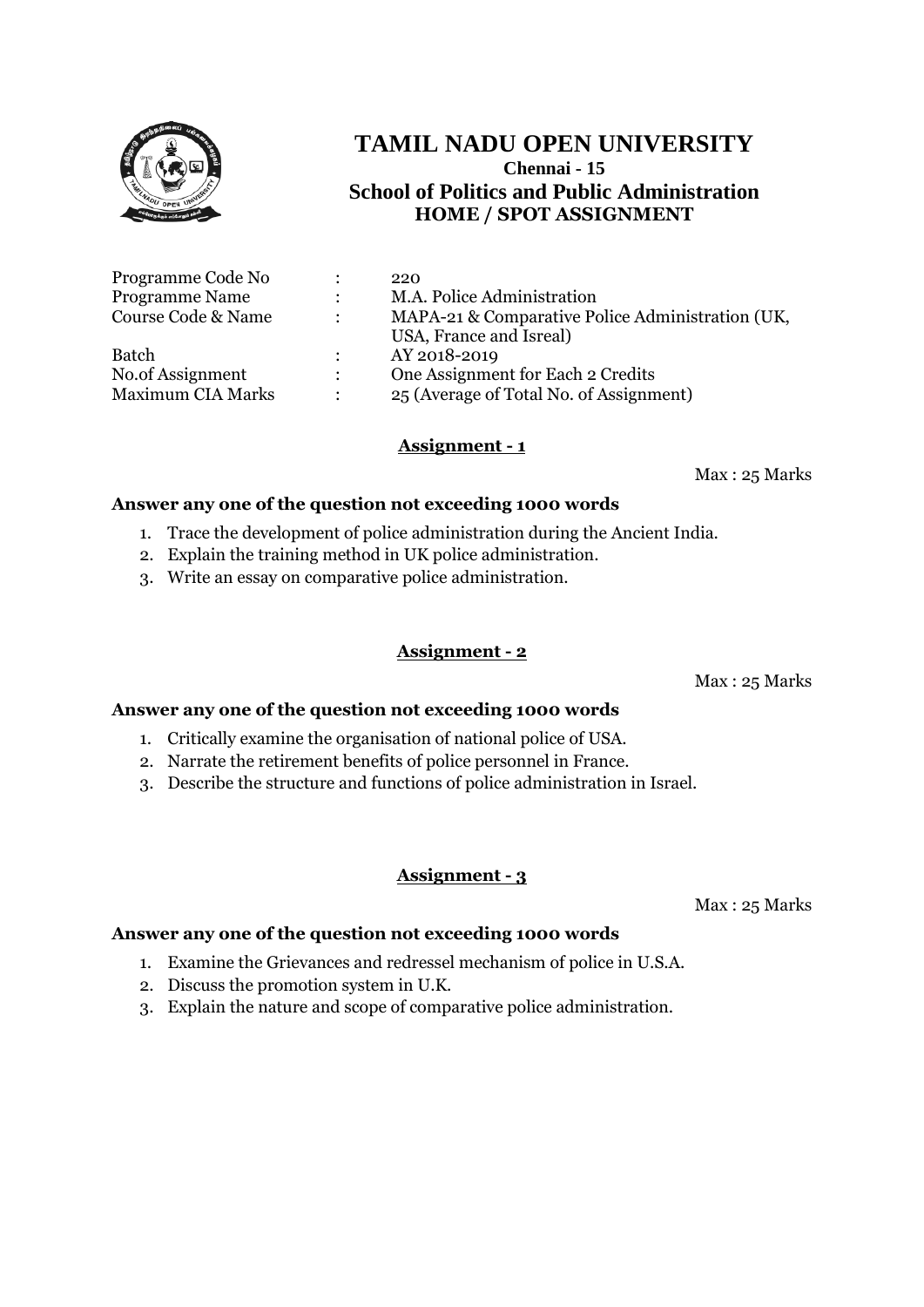

# **TAMIL NADU OPEN UNIVERSITY Chennai - 15 School of Politics and Public Administration HOME / SPOT ASSIGNMENT**

| Programme Code No        |               | 220                                     |
|--------------------------|---------------|-----------------------------------------|
| <b>Programme Name</b>    | $\mathcal{L}$ | M.A. Police Administration              |
| Course Code & Name       | $\mathcal{L}$ | MAPA-22 & Terrorism                     |
| Batch                    |               | AY 2018-2019                            |
| No.of Assignment         | $\mathcal{L}$ | One Assignment for Each 2 Credits       |
| <b>Maximum CIA Marks</b> |               | 25 (Average of Total No. of Assignment) |

## **Assignment - 1**

Max : 25 Marks

#### **Answer any one of the question not exceeding 1000 words**

- 1. Explain the meaning and forms of terrorism.
- 2. Examine the relationship between national and international terrorism.
- 3. Write an essay on Human Rights and Terrorism.

#### **Assignment - 2**

Max : 25 Marks

#### **Answer any one of the question not exceeding 1000 words**

- 1. Analyse who is providing financial support to terrorism activities.
- 2. Discuss the relationship between politicians and terrorism.
- 3. Discuss the role of INTERPOL to tackle terrorism.

## **Assignment - 3**

Max : 25 Marks

- 1. Evaluate the role of Indian Police in tackling terrorism.
- 2. Write an essay to eliminate cross-border terrorism.
- 3. Write an essay of Terrorism in modern states.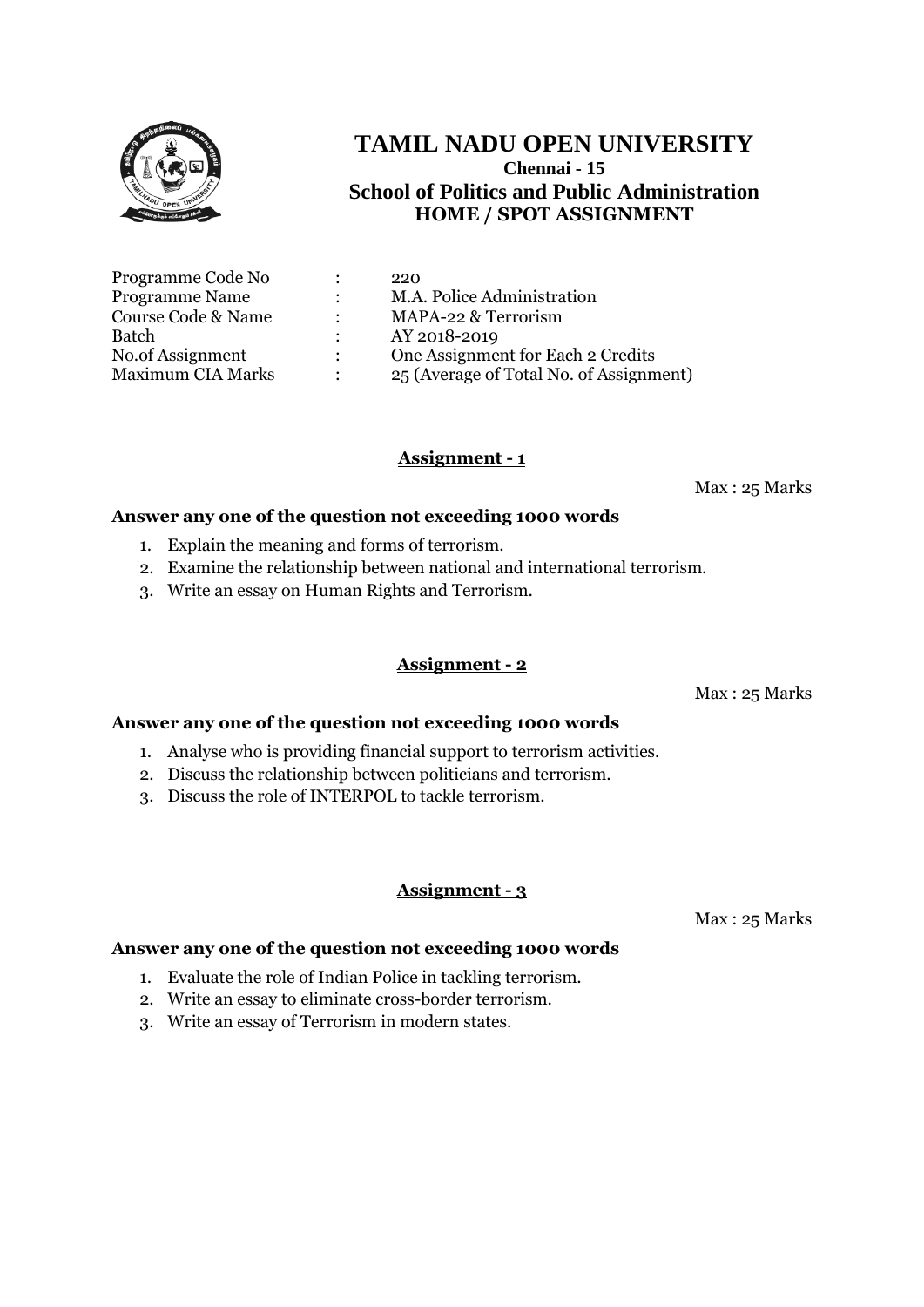

# **TAMIL NADU OPEN UNIVERSITY Chennai - 15 School of Politics and Public Administration HOME / SPOT ASSIGNMENT**

| Programme Code No        |               | 220                                     |
|--------------------------|---------------|-----------------------------------------|
| <b>Programme Name</b>    | $\mathcal{L}$ | M.A. Police Administration              |
| Course Code & Name       |               | MAPA-23 & Correctional Administration   |
| Batch                    |               | AY 2018-2019                            |
| No.of Assignment         |               | One Assignment for Each 2 Credits       |
| <b>Maximum CIA Marks</b> |               | 25 (Average of Total No. of Assignment) |

# **Assignment - 1**

Max : 25 Marks

#### **Answer any one of the question not exceeding 1000 words**

- 1. Explain the meaning, aims and philosophy of correctional administration.
- 2. Analyse the recent approaches in correctional administration.
- 3. Trace the evolution of Prison system.

## **Assignment - 2**

Max : 25 Marks

#### **Answer any one of the question not exceeding 1000 words**

- 1. Examine the need for women prison Institutions.
- 2. Write an essay on education and work programmes to the prisoners.
- 3. Analyse the recent trends and issues in correctional administration.

## **Assignment - 3**

Max : 25 Marks

- 1. Trace the historical development of probation in India.
- 2. Discuss the importance of compliant register in the Prison.
- 3. Describe the history of punishments in the ancient India.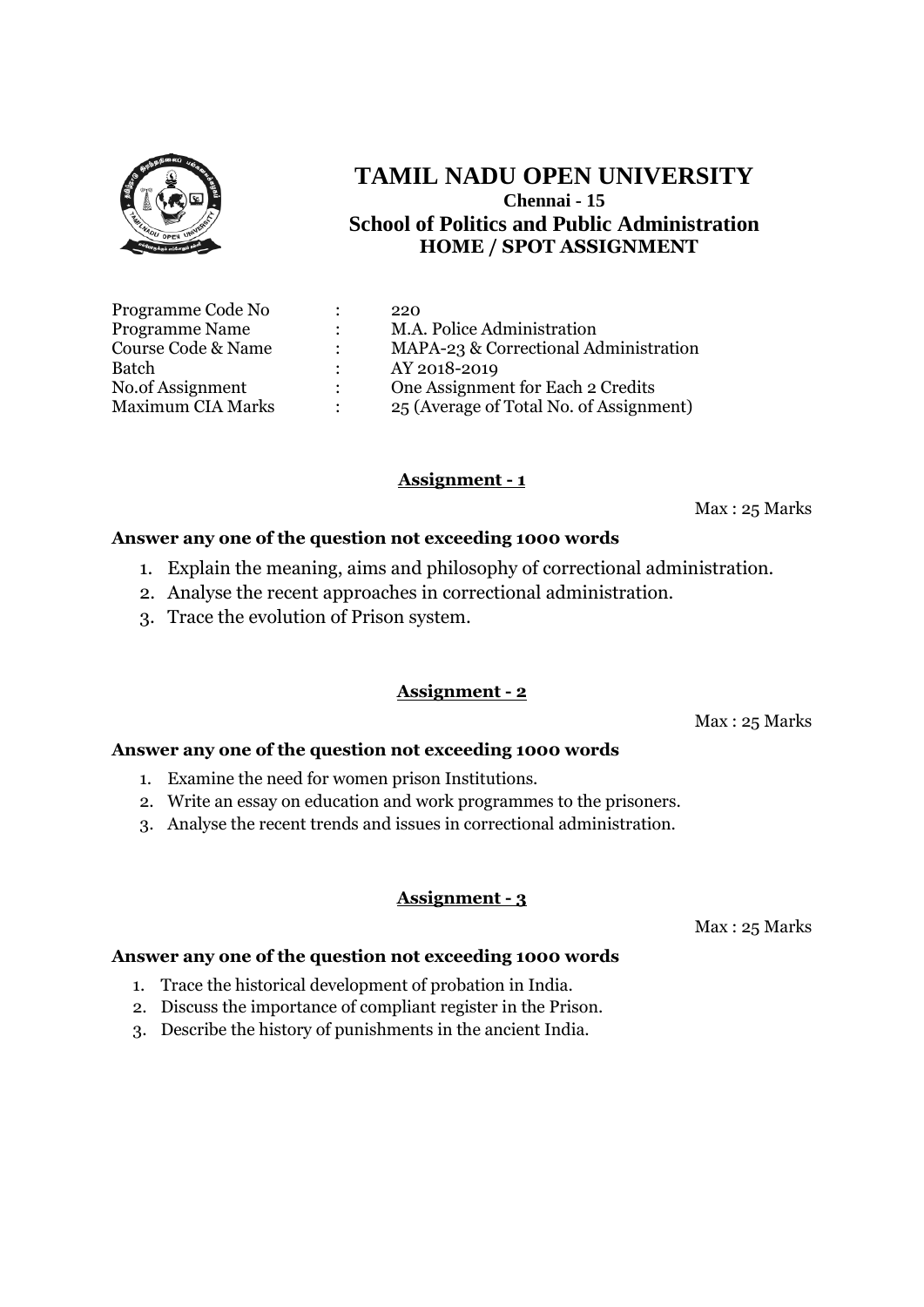

# **TAMIL NADU OPEN UNIVERSITY Chennai - 15 School of Politics and Public Administration HOME / SPOT ASSIGNMENT**

| Programme Code No        |                      | 220                                      |
|--------------------------|----------------------|------------------------------------------|
| <b>Programme Name</b>    |                      | M.A. Police Administration               |
| Course Code & Name       | $\ddot{\phantom{0}}$ | MAPA-24 & Police and Functional Agencies |
| Batch                    |                      | AY 2018-2019                             |
| No.of Assignment         |                      | One Assignment for Each 2 Credits        |
| <b>Maximum CIA Marks</b> |                      | 25 (Average of Total No. of Assignment)  |

# **Assignment - 1**

Max : 25 Marks

## **Answer any one of the question not exceeding 1000 words**

- 1. Explain the role of Home Ministers in Police Administration.
- 2. Examine the functions of Sardar Vallabai Patel National Police Academy.
- 3. What are the functions of Central Bureau of Investigations?

## **Assignment - 2**

Max : 25 Marks

#### **Answer any one of the question not exceeding 1000 words**

- 1. Explain the duties and responsibilities of DGP.
- 2. Evaluate the Grievances and redressal mechanism of Police.
- 3. Write an essay on National institute of Criminology and forensic science.

## **Assignment - 3**

Max : 25 Marks

- 1. Analyse the need for specialized police agencies in India.
- 2. Explain the role of Anti-Corruption agencies.
- 3. Discuss the organisation and functions of Home Ministry.